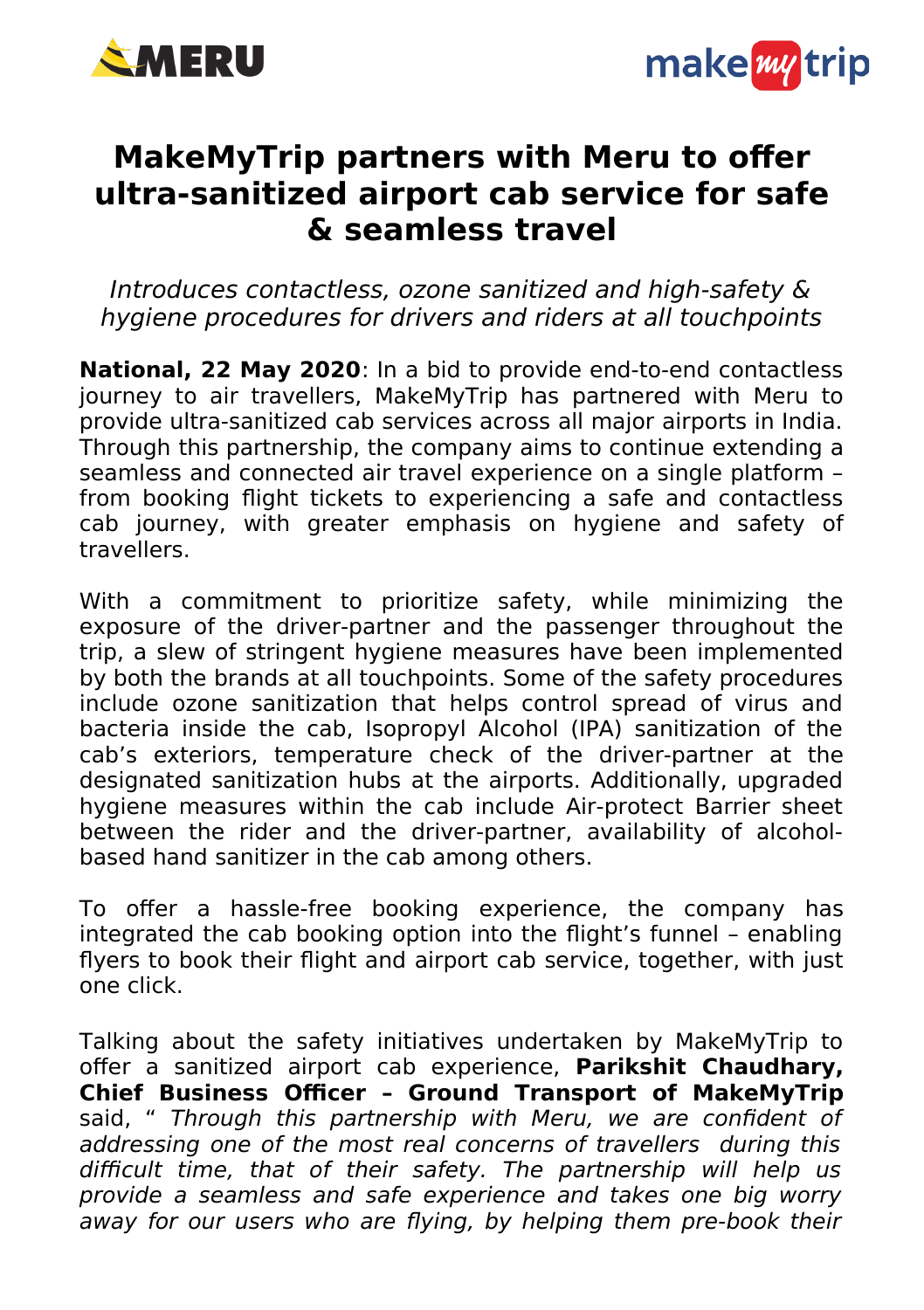



airport transfers. With its exemplary safety standards for both riders and drivers, this partnership helps us prioritize travellers' health and safety at all times of their travel journey."

Commenting on the partnership, **Sandeep Dongre, COO at Meru Mobility Tech Pvt. Ltd.** said, "Meru has always put its best foot forward when it comes to ride safety and reliability. During this challenging time, Meru has implemented 7-tier safety measures in order to provide safe ride experience to our passengers, driverpartners and also our ground staff. With this partnership, Meru compliments MakeMyTrip by providing safe and sanitised ultrahygienic cab services to all the passengers traveling to and fro airport. Thus completing the entire travel value chain for a customer. The synergy between two brands will ensure a seamless travel experience to our riders."

To offer a safe environment to air travellers, MakeMyTrip is also working collectively with airline partners to elevate safety standards at various travel touchpoints. In parallel, the company through its various awareness-building initiatives continues to encourage travellers to adopt and practice personal hygiene and other mandatory safety norms while flying and riding with cab partners.

## **About MakeMyTrip:**

MakeMyTrip (India) Pvt. Ltd., a group company of MakeMyTrip Ltd. (NASDAQ: MMYT), is one of India's leading online travel company that owns and operates (directly or through affiliates) well recognized online brands, including MakeMyTrip, Goibibo and redBus. Through its mobile apps and websites, travellers can search, plan and book a wide range of travel services and products in India as well as overseas. The services and products made available include air tickets, hotel and alternative accommodation, holiday packages, rail tickets, bus tickets, car hire and ancillary requirements like providing travel insurance and visa processing through third parties. We are a one-stop travel shop that provides a listing of all major domestic full-service and low-cost airlines operating in India and all major airlines operating to and from India; apart from offering over 60,000 domestic accommodation properties in India and more than 500,000 properties outside India. We also serve rail and bus ticket booking needs of travellers through Indian Railways and all major Indian bus operators.

## **About Meru:**

Launched in 2007, MERU pioneered the concept of tech-enabled ride-hailing service in India. Having served over 15 million customers in 24 cities, MERU offers both local and outstation rides for point-to-point travel and rental packages. MERU maintains its long-standing relationship across all the major private airports in India and has been the official cab service for these